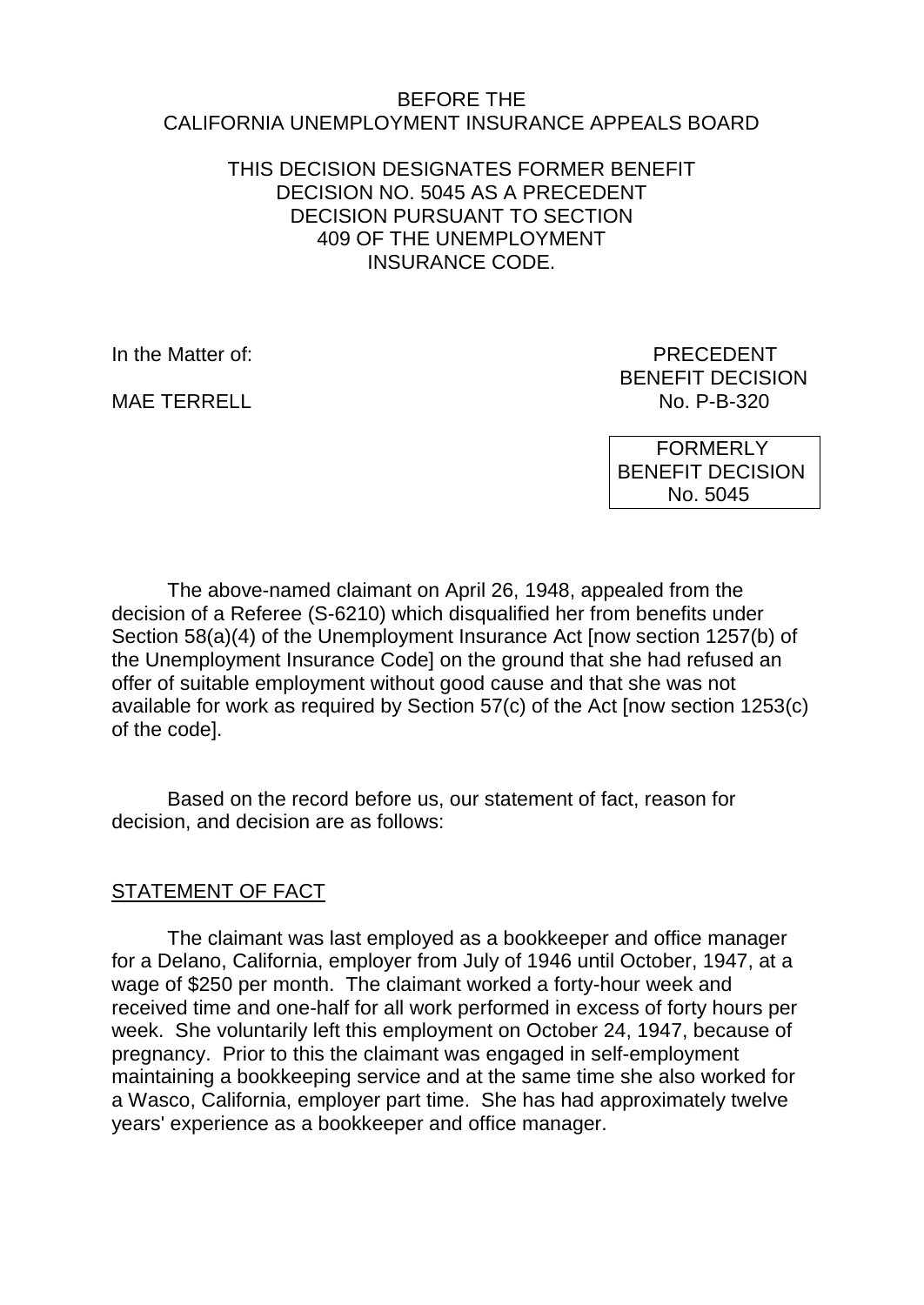On March 16, 1948, the claimant registered for work as a bookkeeper and filed a claim for benefits in the Bakersfield office of the Department of Employment. On March 24, 1948, the Department issued a determination which disqualified the claimant from March 9, 1948, through April 12, 1948, on the ground that she had failed to accept an offer of suitable employment without good cause within the meaning of Section 58(a)(4) of the Unemployment Insurance Act [now section 1257(b) of the code]. The claimant appealed and a Referee affirmed the determination. The Referee also held that the claimant was ineligible to receive benefits from March 16, 1948, to April 15, 1948, on the ground that she was not available for work as required by Section 57(c) of the Act [now section 1253(c) of the code].

The claimant has resided at her present address in Wasco for approximately eleven years. In her most recent employment she traveled to and from work in Delano in her own automobile, a distance of approximately twenty miles one way. However, due to the present age of the automobile, she is of the opinion that she should not commute from her residence a distance of more than eight miles in order to obtain employment. The only communities within such an eight-mile radius are Shafter and Wasco, California. There is no evidence of the existence of a labor market for the claimant in Shafter.

On March 11, 1948, the claimant was referred to employment as a bookkeeper for a business establishment in Wasco. The prospective employment paid a wage of \$150 per month for a forty-four hour week. The claimant accepted the referral and was interviewed by the employer, but did not accept the position because she believed the wage was too low and that the employer has established the low wage as a discrimination against women workers. The claimant stated that because of the cost of obtaining care for her child she could not accept any employment which paid less than \$200 per month. A Department representative testified that \$150 per month was the prevailing wage for bookkeepers in the area of the claimant's residence.

Wasco, population approximately 5,000, is located in an agricultural area. In past years the claimant has furnished a bookkeeping service to farmers in the locality and also has obtained considerable part-time employment from industrial concerns temporarily located in the area during seasonal operations. The claimant stated that she has contacted a number of business concerns in Wasco who employ either part-time or full-time bookkeepers and office managers. Specifically, the claimant mentioned two prospective employers who informed her that they paid wages ranging from \$200 to \$300 per month for qualified bookkeepers. When this case was heard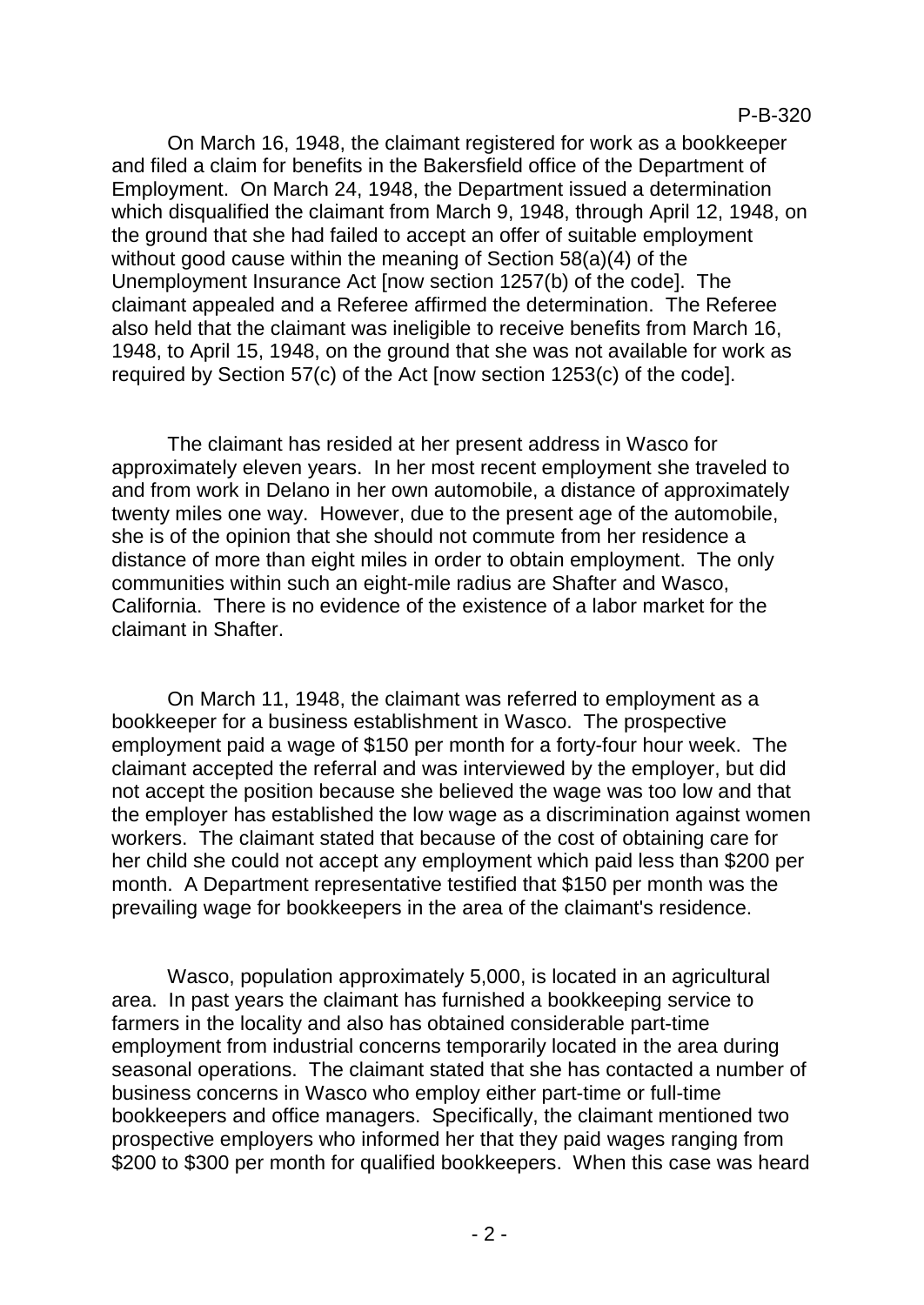by the Referee on April 15, 1948, the claimant was then seeking to reestablish her former part-time bookkeeping service.

P-B-320

### REASON FOR DECISION

Section 13 of the Unemployment Insurance Act [now sections 1258-1259 of the code] defines suitable employment in part in the following language:

"(a) 'Suitable employment' means work in the individual's usual occupation or for which he is reasonably fitted, regardless of whether or not it is subject to this act.

"In determining whether the work is work for which the individual is reasonably fitted, the commission shall consider the degree of risk involved to his health, safety, and morals, his physical fitness and prior training, his experience and prior earnings, his length of unemployment and prospects for securing local work in his customary occupation, and the distance of the available work from his residence. Any work offered under such conditions is suitable if it gives to the individual wages at least equal to his weekly benefit amount for total unemployment.

"In any particular case in which the commission finds it impracticable to apply one of the foregoing standards, the commission may apply any standard set by it which is reasonably calculated to determine what is suitable employment.

"(b) Notwithstanding any other provisions of this act, no work or employment shall be deemed suitable and benefits shall not be denied to any otherwise eligible and qualified individual for refusing new work under any of the following conditions:

"(2) If the wages, hours, or other conditions of the work offered are substantially less favorable to the individual than those prevailing for similar work in the locality; . . ."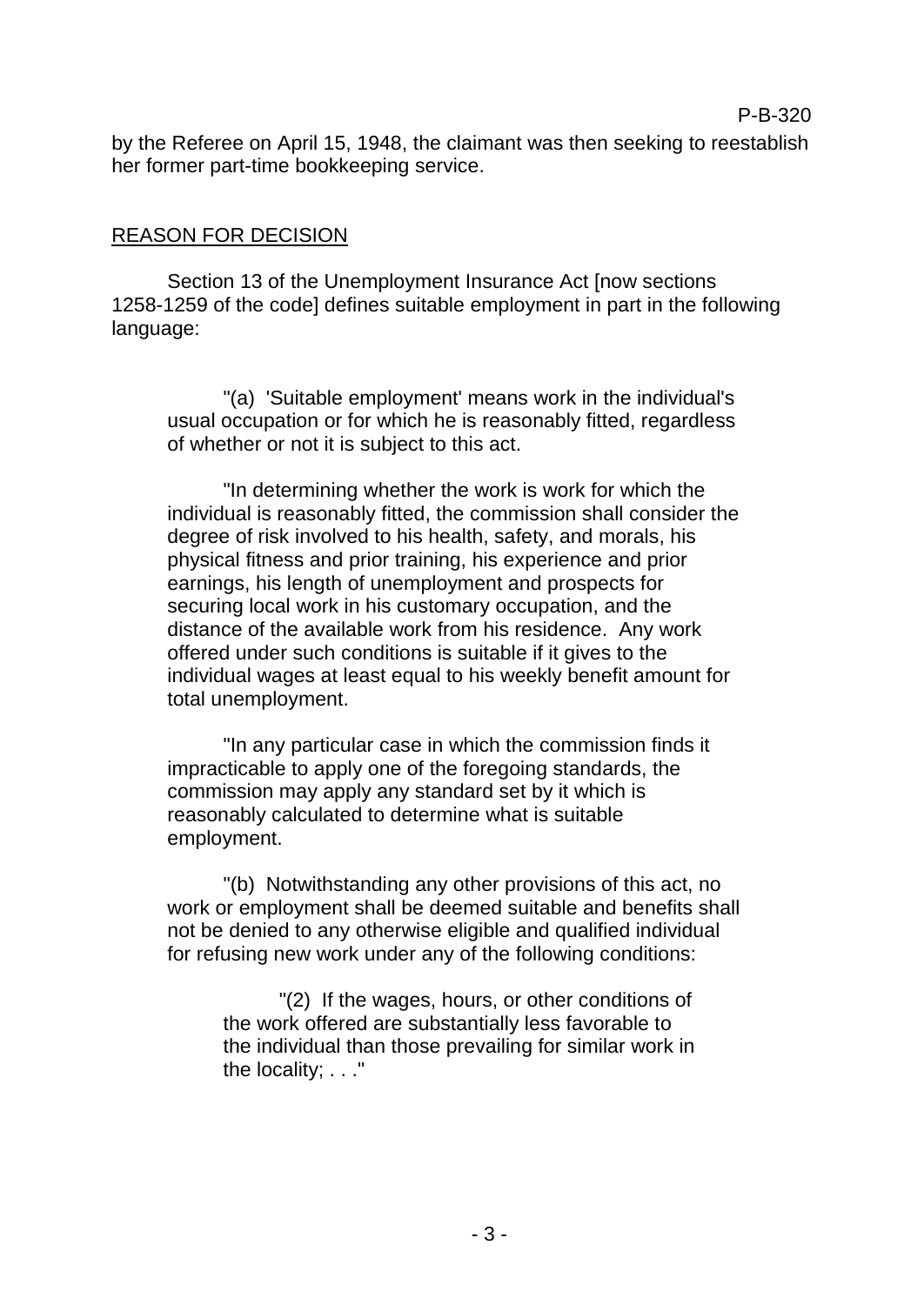In this case a local office representative of the Department testified that the prevailing wage for qualified bookkeepers in the locality was \$150 per month. We have in prior cases accorded considerable weight to such testimony for representatives of the employment service, because of their specialized knowledge of employment conditions in a particular locality, are in a position to state with a reasonable degree of accuracy whether the hours, wages or other conditions of work are substantially less favorable to an individual than those prevailing for similar work in a locality. However, in this case, there is no evidence in the record to establish the basis upon which the employment service representative determined what constituted the prevailing rate of pay for full-time qualified bookkeepers in the locality.

The evidence does disclose that there are at least three employers in Wasco who employ individuals in such a capacity, and that these employers pay wages ranging from \$150 to \$300 per month. In our opinion, based on these figures, the prevailing wage for bookkeepers in Wasco must be set at a figure considerably in excess of \$150 per month, and in view of the claimant's prior earnings and experience, we consider that the claimant is qualified for employment which pays a wage in excess of the minimum scale for bookkeepers. Therefore, we conclude that the claimant refused an offer of unsuitable employment on March 11, 1948, and that benefits may not be denied on this ground.

The claimant has also protested that portion of the Referee's decision which held that she was not available for work as required by Section 57(c) of the Act [now section 1253(c) of the code]. In Benefit Decision No. 4587-6193, we defined availability for work as requiring that a claimant must be available for work which there is no good cause to refuse, and for which there is a potential labor market in the geographical area in which the claimant's services are offered. We further have held in many prior decisions that the test of availability may not be predicated upon the lack of openings for the claimant in any particular locality but must rather be based upon whether there is a potential employment field.

In the instant case the claimant has resided in her present locality for the past eleven years and has during this period been employed in both part-time and full-time capacity as a bookkeeper and office manager. While her most recent employment was in Delano, California, approximately twenty miles from her residence, we do not consider her present inability to accept work in that community due to a lack of adequate transportation as constituting a substantial restriction upon her availability for work for there is no evidence in the record to indicate that Delano offers any greater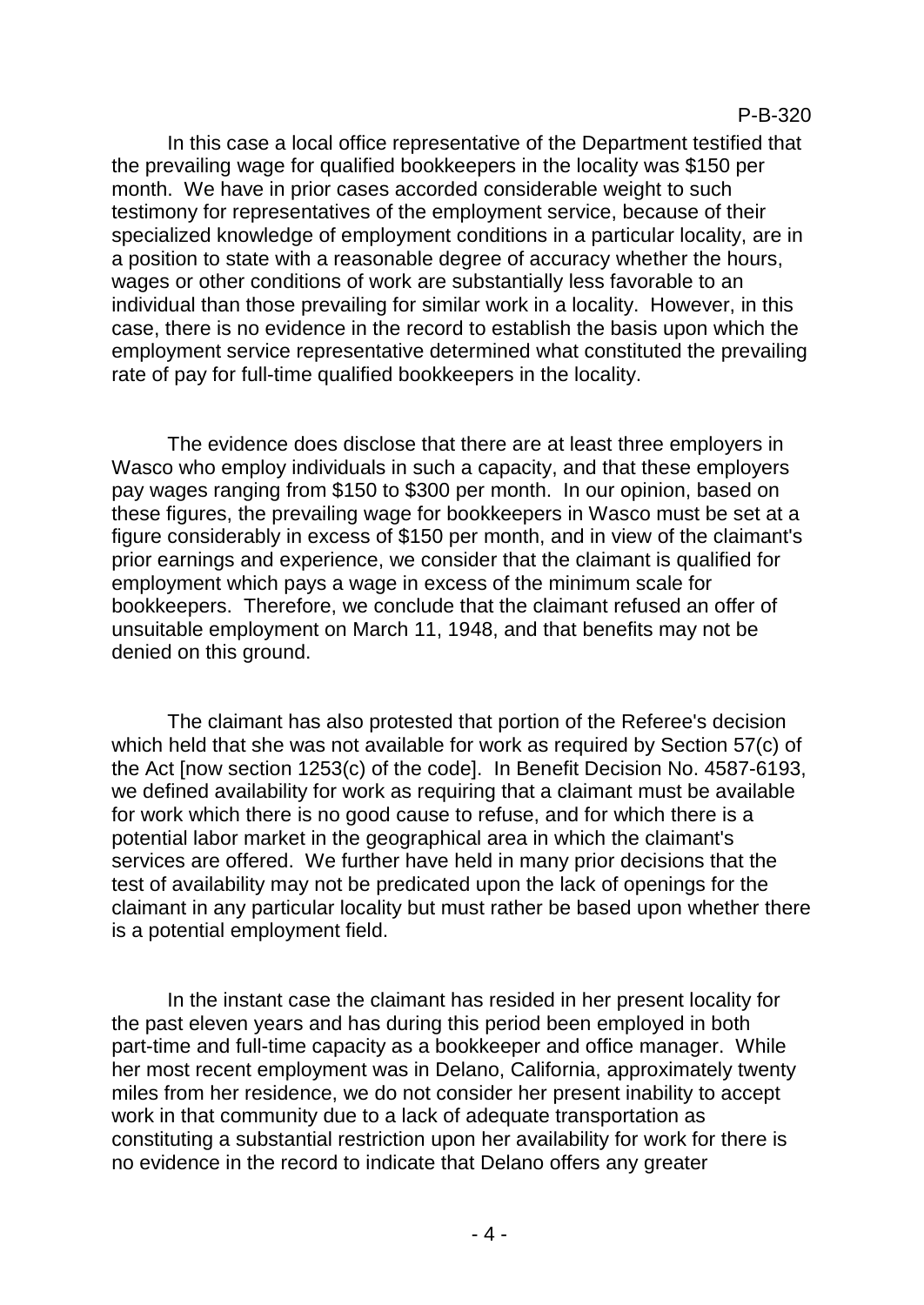opportunities for employment for the claimant than Wasco. Admittedly, employment opportunities for bookkeepers in Wasco are limited; however, there is a potential labor market for the claimant and she has evidenced a desire to obtain such work by her applications for employment. We do not consider her wage restriction to be unreasonable in view of her prior training and experience, her prior earnings, and the fact that such restriction does not exceed what we consider to be the prevailing wage in the locality. We may not base a finding of unavailability in this case upon the claimant's having refused an offer of employment for we have found that the offered work was unsuitable and for such reason the claimant had good cause to refuse the offer. Therefore, we conclude that the claimant has met the availability requirements of Section 57(c) of the Unemployment Insurance Act [now section 1253(c) of the code] during the period involved in this appeal.

### DECISION

The decision of the Referee is reversed. Benefits are allowed provided the claimant is otherwise eligible.

Sacramento, California, September 3, 1948.

### CALIFORNIA UNEMPLOYMENT INSURANCE APPEALS BOARD

### TOLAND C. McGETTIGAN, Chairman

### MICHAEL B. KUNZ

#### GLENN V. WALLS